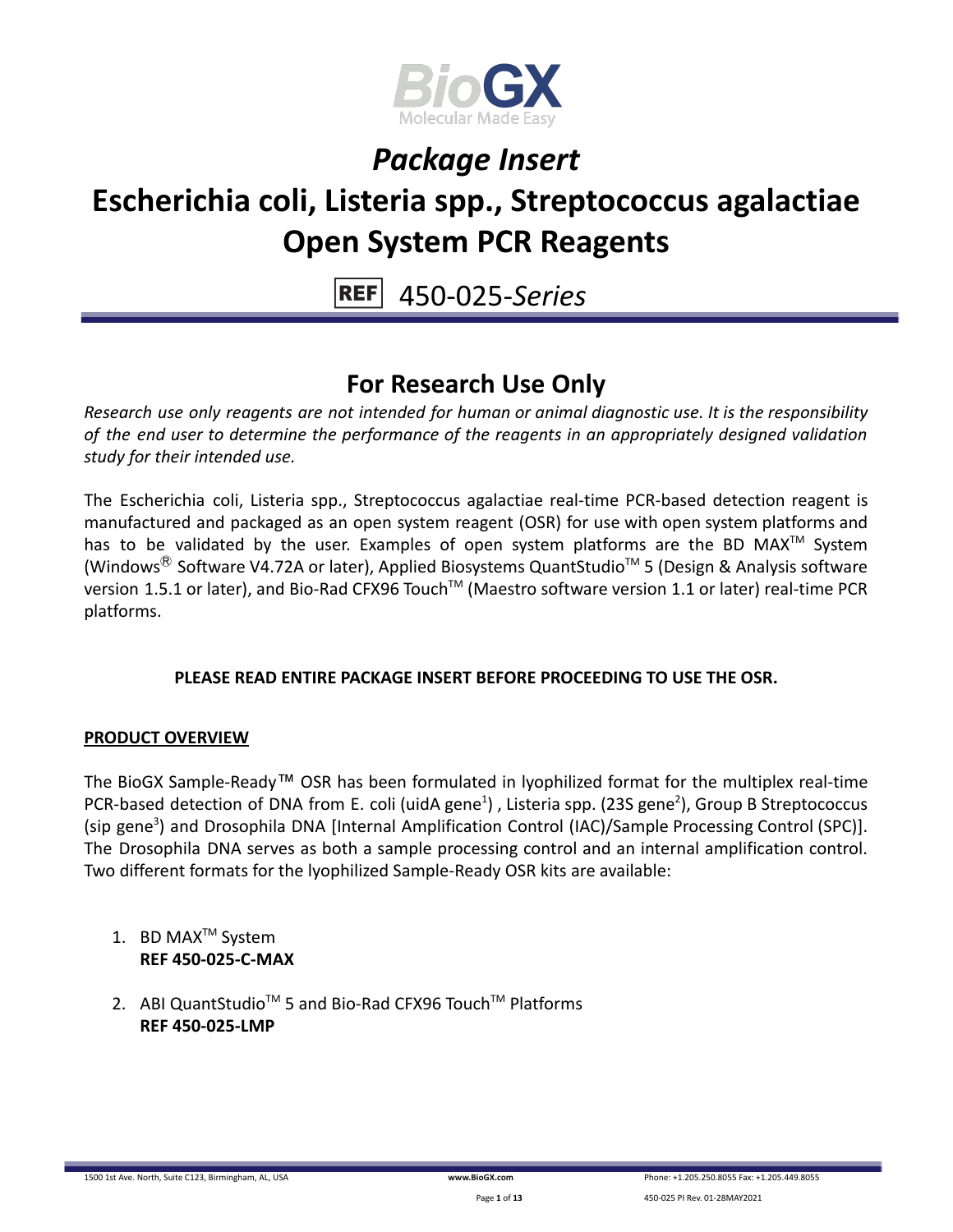

## **Escherichia coli, Listeria spp., Streptococcus agalactiae Open System PCR Reagents**

450-025-*Series*

### **Note:**

**BD MAXTM System OSR (450-025-C-MAX)** contains all PCR primers, probes, enzymes, dNTPs, MgCl<sub>2</sub>, buffers, and other components required for PCR reaction. BD MAX extraction kits available from Becton, Dickinson and Company include a *Drosophila* DNA sequence which serves as a Sample Processing Control (SPC). No exogenous addition of SPC is needed.

**OSR for ABI and Bio-Rad Platforms (450-025-LMP)** contain all PCR primers, probes, enzymes, dNTPs, MgCl<sub>2</sub>, buffers, and other components required for the PCR reaction. *Drosophila* DNA sequence is included in the OSR master mix and serves as Internal Amplification Control (IAC). No exogenous addition of SPC is needed.

### **PACKAGE CONTENTS**

**BioGX REF:** 450-025-C-MAX **Platform(s):** BD MAX<sup>™</sup> System

Each 24-reaction package contains two pouches:

- 1. First pouch contains 24 sealed BD MAX<sup>™</sup> tubes of BioGX lyophilized Sample-Ready<sup>™</sup> OSR, each tube sufficient for a 12.5 µL PCR reaction.
- 2. Second pouch contains 24 sealed BD MAX<sup>™</sup> tubes, each containing 25  $\mu$ L of OSR-specific BioGX Rehydration Buffer.

**BioGX REF:** 450-025-LMP Platform(s): ABI QuantStudio<sup>™</sup> 5 and Bio-Rad CFX96 Touch<sup>™</sup>

Each 64-reaction package consists of one pouch:

1. The pouch contains 2 x 8-tube strips. Each tube contains BioGX lyophilized Sample-Ready<sup>™</sup> OSR sufficient for 4 x 15 µL PCR reactions. Note: 8-tube strips containing reagents ARE NOT compatible with ABI QuantStudio<sup>™</sup> 5 and Bio-Rad CFX96 Touch™ instruments.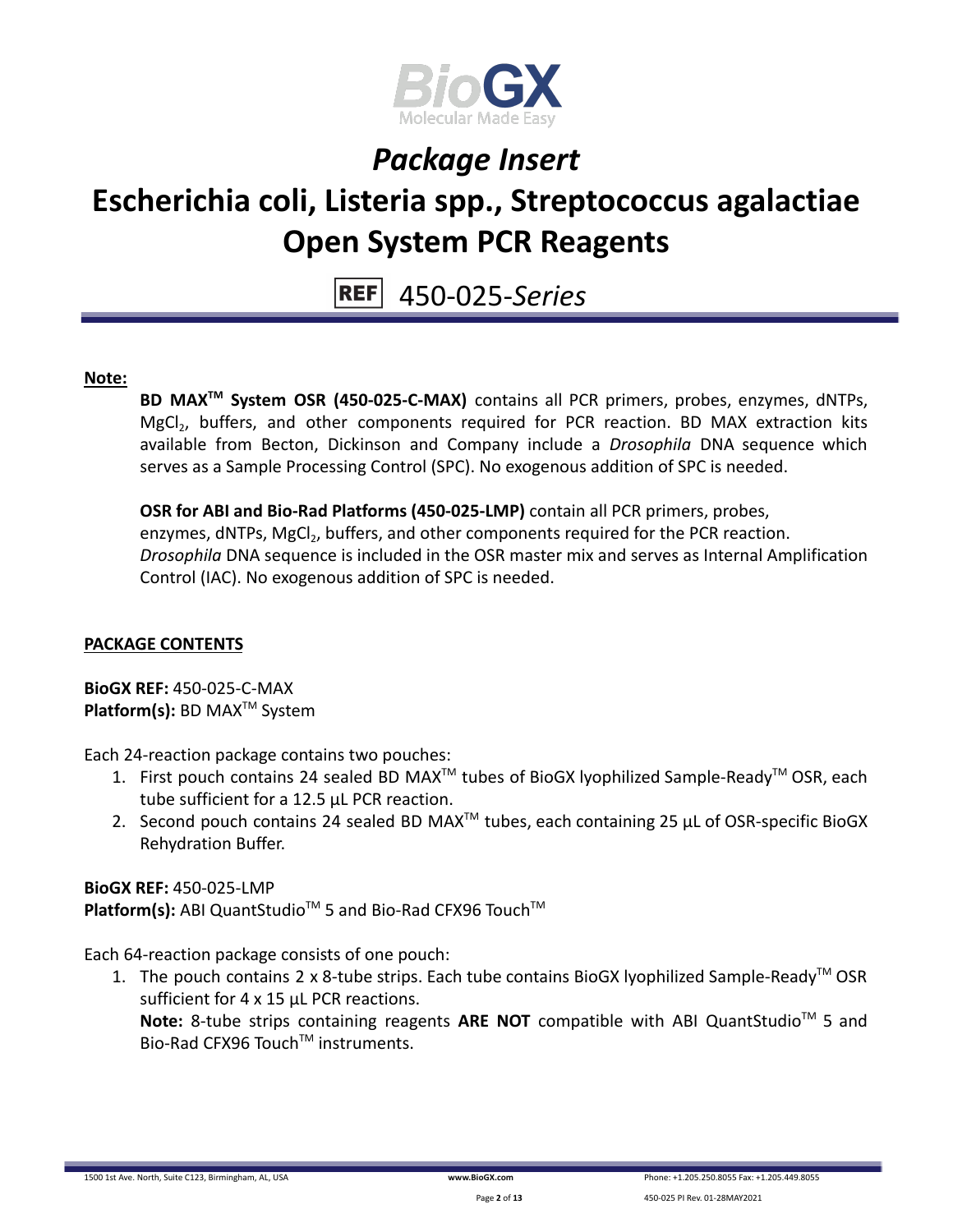

## **Escherichia coli, Listeria spp., Streptococcus agalactiae Open System PCR Reagents**

450-025-*Series*

### **EQUIPMENT AND MATERIALS REQUIRED BUT NOT PROVIDED**

- Lyophilized Positive Control Template DNA Beads  $(10^5 \text{ copies/head})$ 
	- BioGX Escherichia coli (Part number 720-0047)
	- BioGX Streptococcus agalactiae (Part number 720-0054)
	-

- BioGX Listeria spp. (Part number 720-0117)
- BioGX Molecular Grade Water or equivalent
	- BioGX Rehydration Water (Part number: 800-0035-12)
- BD MAX ™ ExK ™ DNA-2 (US BD catalog no. 442819/ International BD catalog no. 442820)
- BD MAX ™ PCR Cartridges (US and International BD catalog no. 437519)
- Vortex Genie 2 Vortexer (VWR catalog no. 58815-234) or equivalent
- Disposable nitrile gloves
- Applied Biosystems QuantStudio 5 (0.2 mL) consumables
	- Thermo Fisher optical 8-tube strip (catalog no. 4316567)
	- Thermo Fisher ultra-clear optical caps, strips of 8 (catalog no. AB-0866)
	- Thermo Fisher 96-well optical clear reaction plates (catalog no. A36924)
	- Thermo Fisher 96-well qPCR plate seals (catalog no. AB-1170)
- Bio-Rad CFX96 Touch consumables
	- Bio-Rad 8-tube PCR strips without caps (catalog no. TLS0851)
	- Bio-Rad Optical flat 8-cap strips for PCR tubes (catalog no. TCS0803)
	- Bio-Rad 96-well plates (catalog no. HSP9655)
	- Bio-Rad 96-well plate sealing film, optical (catalog no. MSB1001)

### **WARNINGS AND PRECAUTIONS**

- For research use only. Not intended for human or animal diagnostics use.
- If handling biological samples, including used Extraction Kits and PCR Cartridges, treat as if capable of transmitting infectious agents in accordance with safe laboratory procedures such as those described in CLSI Document M29 $4$  and in Biosafety in Microbiological and Biomedical Laboratories<sup>5</sup>.
- BioGX REF: 450-025-C-MAX has been quality control tested only with the BD Open System Extraction Kits on the BD MAX<sup>™</sup> System.
- BioGX REF: 450-025-LMP has been quality control tested only with the Applied Biosystems QuantStudio<sup>™</sup> 5 and Bio-Rad CFX96 Touch<sup>™</sup> real-time PCR platforms.
- Do not use the reagents if the protective pouches are open or torn upon arrival.

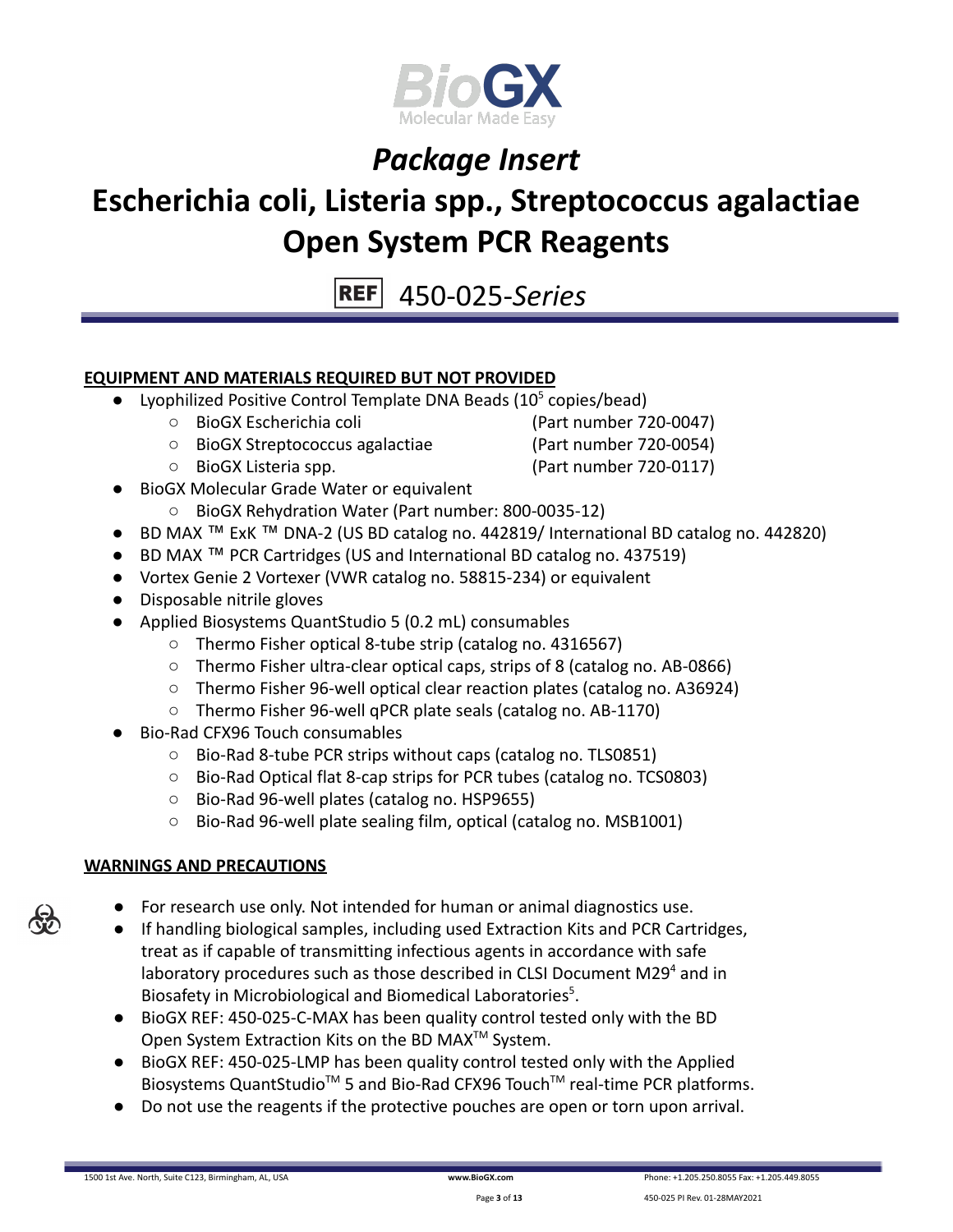

## **Escherichia coli, Listeria spp., Streptococcus agalactiae Open System PCR Reagents**

450-025-*Series*

- Close reagent protective pouches promptly with the zip seal after each use. Remove any excess air in the pouches prior to sealing and store at 2-8 °C.
- Do not remove desiccant from the PCR master mix pouches.
- Do not use Sample-Ready**TM** master mix if the desiccant is not present or is broken inside the Sample-Ready**TM** master mix pouches.
- Do not use reagent tubes if the foil seal has been opened or damaged.
- Do not mix reagents from different pouches and/or kits and/or lots.
- Do not use expired reagents and/or materials.
- Refer to BD MAX<sup>™</sup> ExK<sup>™</sup> DNA-2 Extraction Kit Instructions or to other respective nucleic acid extraction kits manufacturers' instructions for information about proper handling, cautions, and proper waste disposal.
- Do not mix septum caps between Sample Buffer Tubes or re-use septum caps as contamination may occur and compromise test results.
- Check BD Unitized Reagent Strips for proper liquid fills (ensure that the liquids are at the bottom of the tubes).
- Do not pipette by mouth.
- Do not smoke, drink, or eat in areas where samples or kits are being handled.
- Dispose of unused reagents and waste in accordance with country, federal, provincial, state, and local regulations.
- Use clean gloves when handling extraction kit components and PCR reagents and buffer tubes.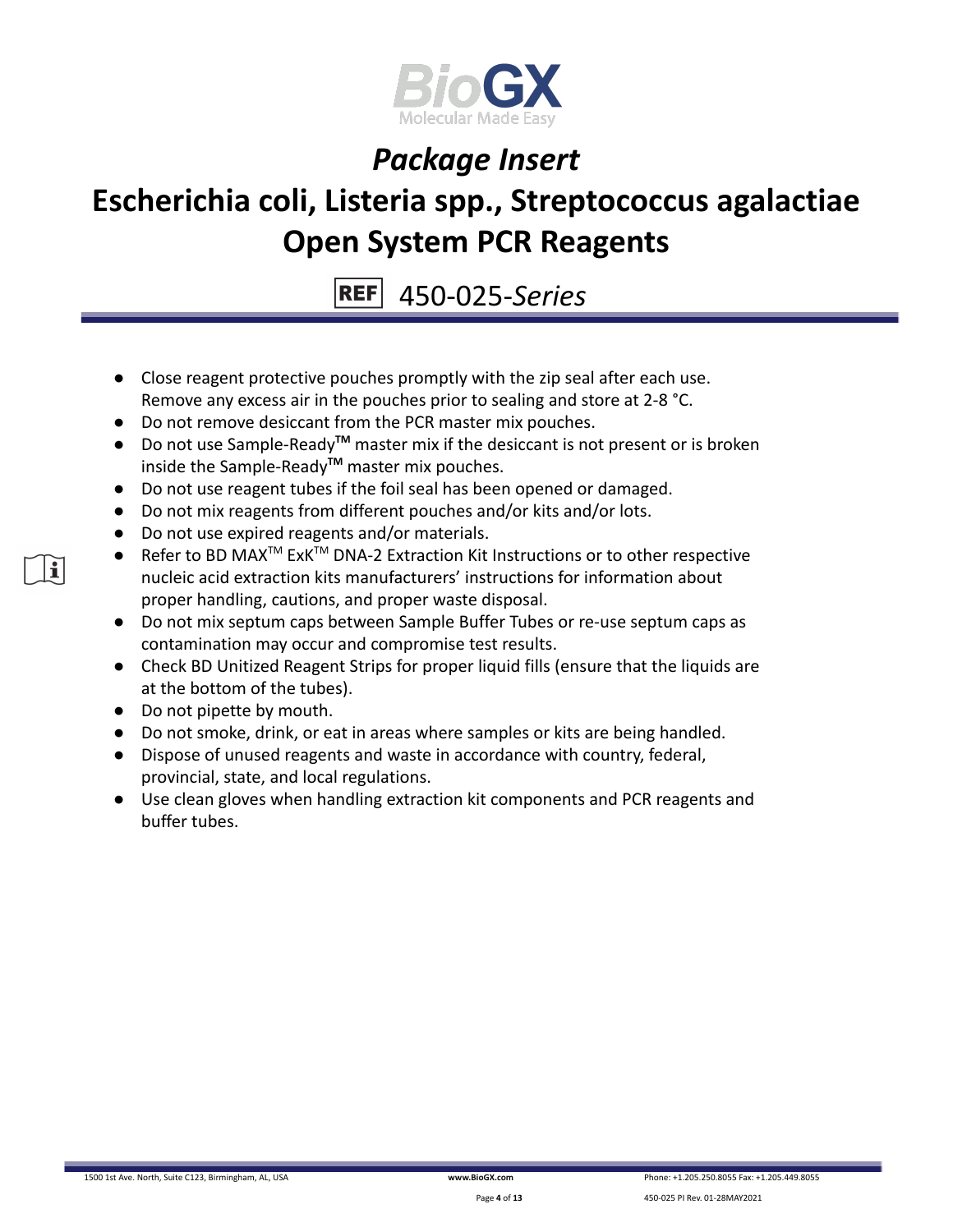

# **Escherichia coli, Listeria spp., Streptococcus agalactiae Open System PCR Reagents**

450-025-*Series*

### **STORAGE REQUIREMENTS AND RECOMMENDATIONS**



Product ships at ambient temperature, but BioGX recommends long-term storage at 2-25°C. Reagents have been tested to demonstrate optimal performance when stored properly and consumed by the Manufacturer Recommended Use By Date. The end user may opt to extend the useful life for Research Use Only reagents upon completing their own performance validations. BioGX's guarantee of reagent integrity does not extend beyond the Manufacturer Recommended Use By Date when stored properly. Avoid exposing the reagents (lyophilized or rehydrated) to direct sunlight or long-term ambient lighting. Tightly reseal the pouch with unused reactions and immediately return to a refrigerator after opening. To mitigate reagent performance degradation from exposure to moisture, BioGX suggests using the entire contents of the opened pouch within 2 months; however, the user may choose to verify an extended working time > 2 months by performance testing with positive controls and an examination of the sample preparation control target.

### **SAMPLE TYPES UTILIZED FOR QUALITY CONTROL TESTING**

-Cerebral spinal fluid (CSF) -Bacterial culture

### **REAGENT OPTICAL CONFIGURATION**

**Table 1.** Optical Channel Configuration for REF 450-025-*Series*.

| <b>Optical Channel</b><br>(Fluorophore Equivalent) | <b>Target</b>            |
|----------------------------------------------------|--------------------------|
| <b>FAM</b>                                         | Streptococcus agalactiae |
| <b>HEX</b>                                         | Listeria spp.            |
| Texas Red                                          | Escherichia coli         |
| Cy <sub>5</sub>                                    | Unused                   |
| Cy5.5                                              | SPC/IAC                  |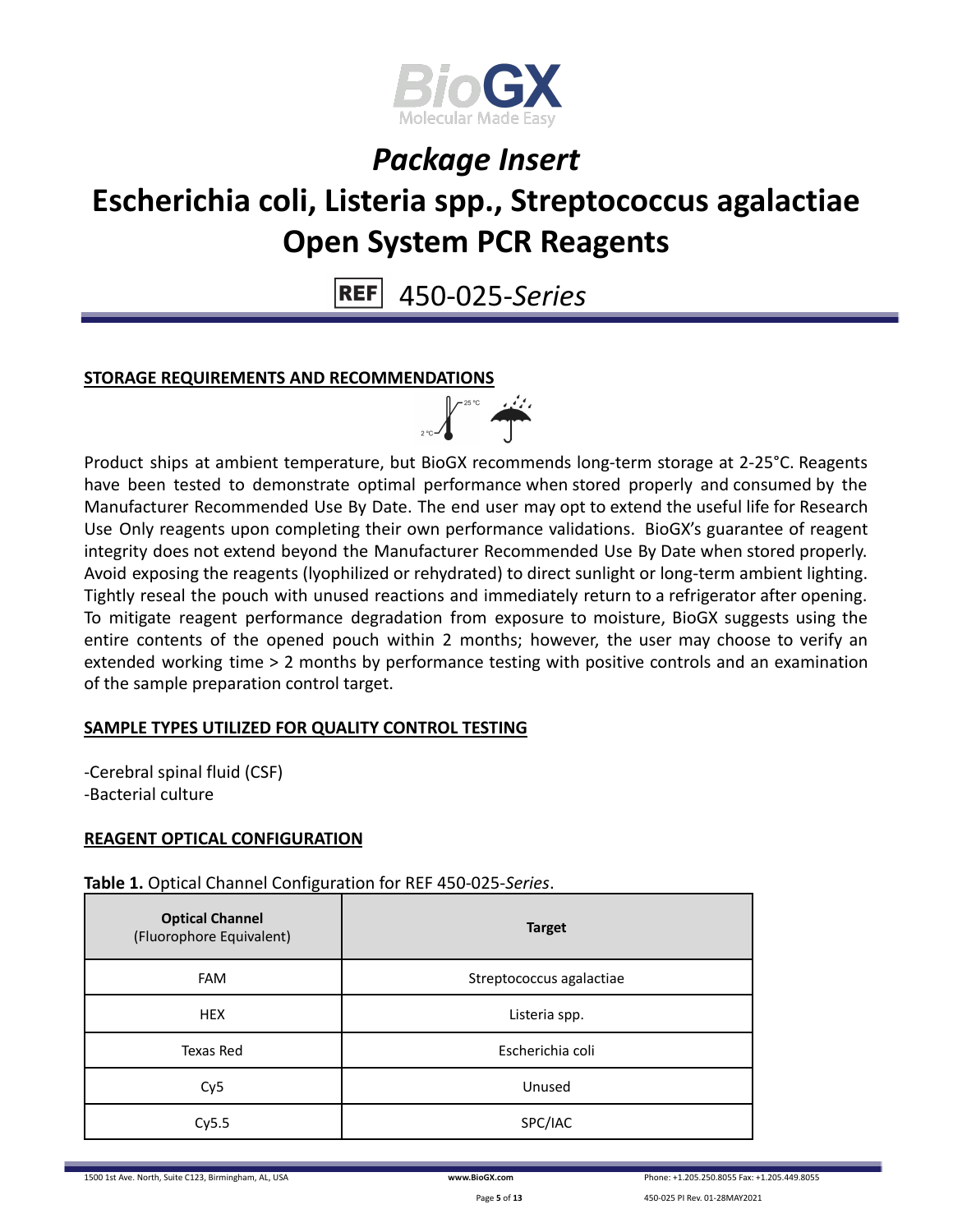

## **Escherichia coli, Listeria spp., Streptococcus agalactiae Open System PCR Reagents**

450-025-*Series*

### **QUALITY CONTROL AND EXTRACTION TESTING PARAMETERS**

### **BD MAXTM System (BioGX REF: 450-025-C-MAX)**

As a starting point, users can import and install the Electronic User Defined Protocol (eUDP) that utilizes ExK DNA-2 extraction kits onto the BD MAX<sup>™</sup>. BioGX's most current eUDP utilized for quality control of this product can be obtained by sending an email to  $TS@biogx.com$ . Please refer to the BD MAX<sup>TM</sup> user manual<sup>6</sup> for uploading instructions**.**

### **ABI and Bio-Rad Platforms (BioGX REF: 450-025-LMP)**

As a starting point, users can import and install a PCR run file onto:

- 1. Applied Biosystems QuantStudio<sup>™</sup> 5 (Design & Analysis software version 1.5.1 or later)
- 2. Bio-Rad CFX96 Touch<sup>™</sup> (Maestro software version 1.1 or later)

BioGX's most current ABI QuantStudio<sup>™</sup> 5 and Bio-Rad CFX96 Touch<sup>™</sup> PCR run files utilized for quality control of this product can be obtained by sending an email to [TS@biogx.com.](mailto:TS@biogx.com) Please refer to the Applied Biosystems QuantStudio<sup>™</sup>5 user manual<sup>7</sup> for uploading instructions. Please refer to the Bio-Rad CFX96 Touch<sup>™</sup> user manual<sup>8</sup> for uploading instructions.

### **SAMPLE VOLUMES UTILIZED DURING QUALITY CONTROL TESTING**

The end user may choose to validate a different pretreatment method or volume of sample to load other than the sample processing used by BioGX for QC testing as outlined below.

### **Cerebrospinal Fluid (CSF)**

### **BD MAXTM System**

Thoroughly vortex the sample prior to addition to the Sample Buffer Tube (SBT). Pipette 200 μL of sample into the SBT, aseptically place the BD<sup>TM</sup> septum cap on each SBT. Pulse vortex the SBT for 1-3 seconds, and load the SBT into the extraction tray.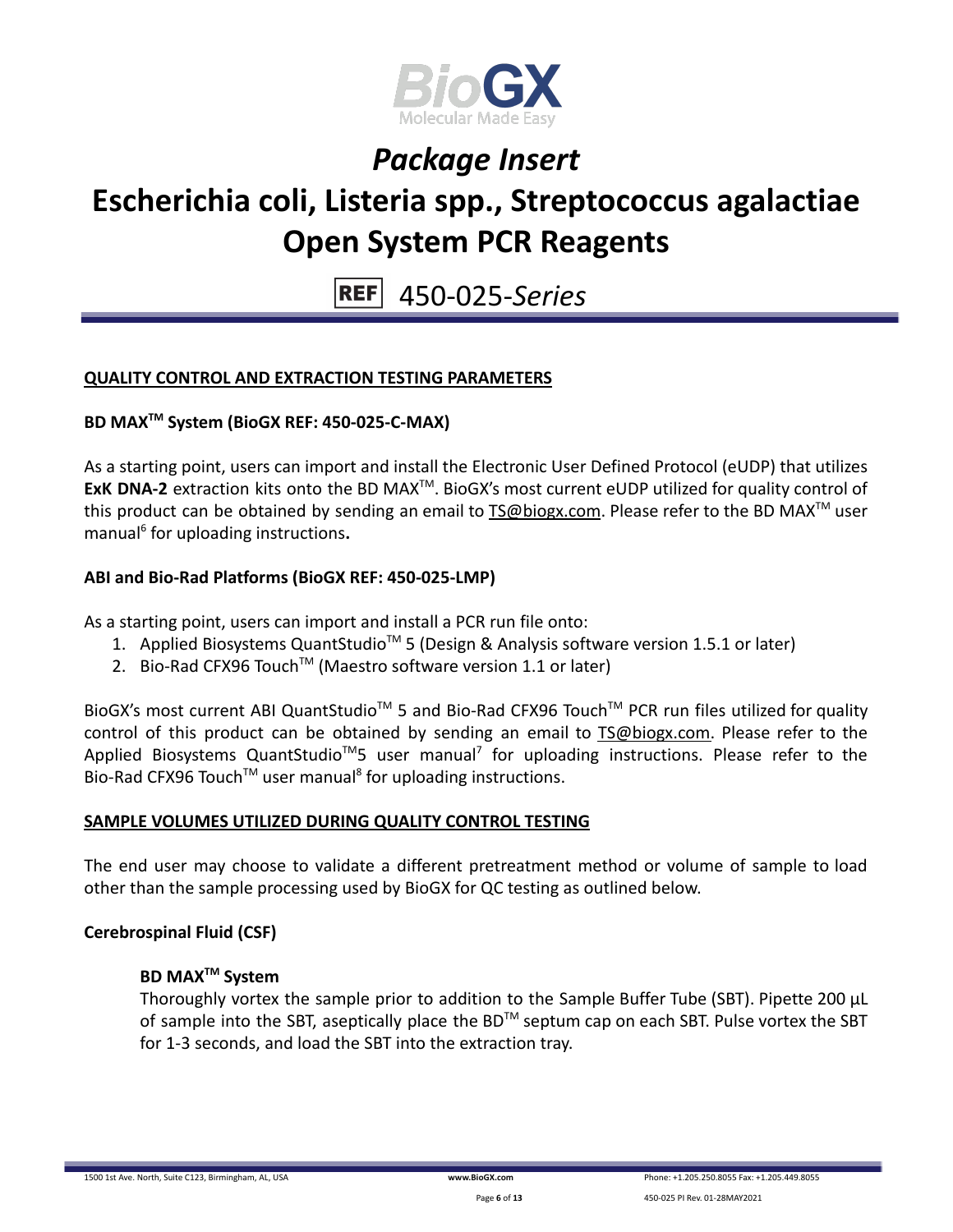

## **Escherichia coli, Listeria spp., Streptococcus agalactiae Open System PCR Reagents**

450-025-*Series*

### **ABI QuantStudioTM 5 and Bio-Rad CFX96 TouchTM (validated magnetic bead or silica column extraction kits)**

Thoroughly vortex the sample prior to processing. Follow manufacturer recommendations for extraction of appropriate sample volume. Transfer 5 μL to purified nucleic acid to master mix as described in Section: *BioGX Quality Control Test Setup Procedure for ABI QuantStudioTM 5 and Bio-Rad CFX96 TouchTM .*

### **Bacterial Culture**

### **BD MAXTM System**

Use a sterile inoculation loop to collect a sample from an isolated colony on a culture plate. Be careful to lightly touch the colony. Do not scrape off the entire colony, excessive biomass can introduce extraction and/or PCR inhibitors.

Swirl the inoculation loop 3-4 times in the Sample Buffer Tube to homogenize the sample. Dispose the inoculation loop. Aseptically place the BD™ septum cap on each SBT. Pulse vortex the SBT for 1-3 seconds, and load the SBT into the extraction tray.

### **ABI QuantStudioTM 5 and Bio-Rad CFX96 TouchTM (validated magnetic bead or silica column extraction kits)**

Use a sterile inoculation loop to collect a sample from an isolated colony on a culture plate. Be careful to lightly touch the colony. Do not scrape off the entire colony, excessive biomass can introduce extraction and/or PCR inhibitors. Use appropriate buffer to homogenize the sample. Follow manufacturer recommendations for extraction of appropriate sample volume. Transfer 5 μL to purified nucleic acid to master mix as described in Section: *BioGX Quality Control Test Setup Procedure for ABI QuantStudioTM 5 and Bio-Rad CFX96 TouchTM .*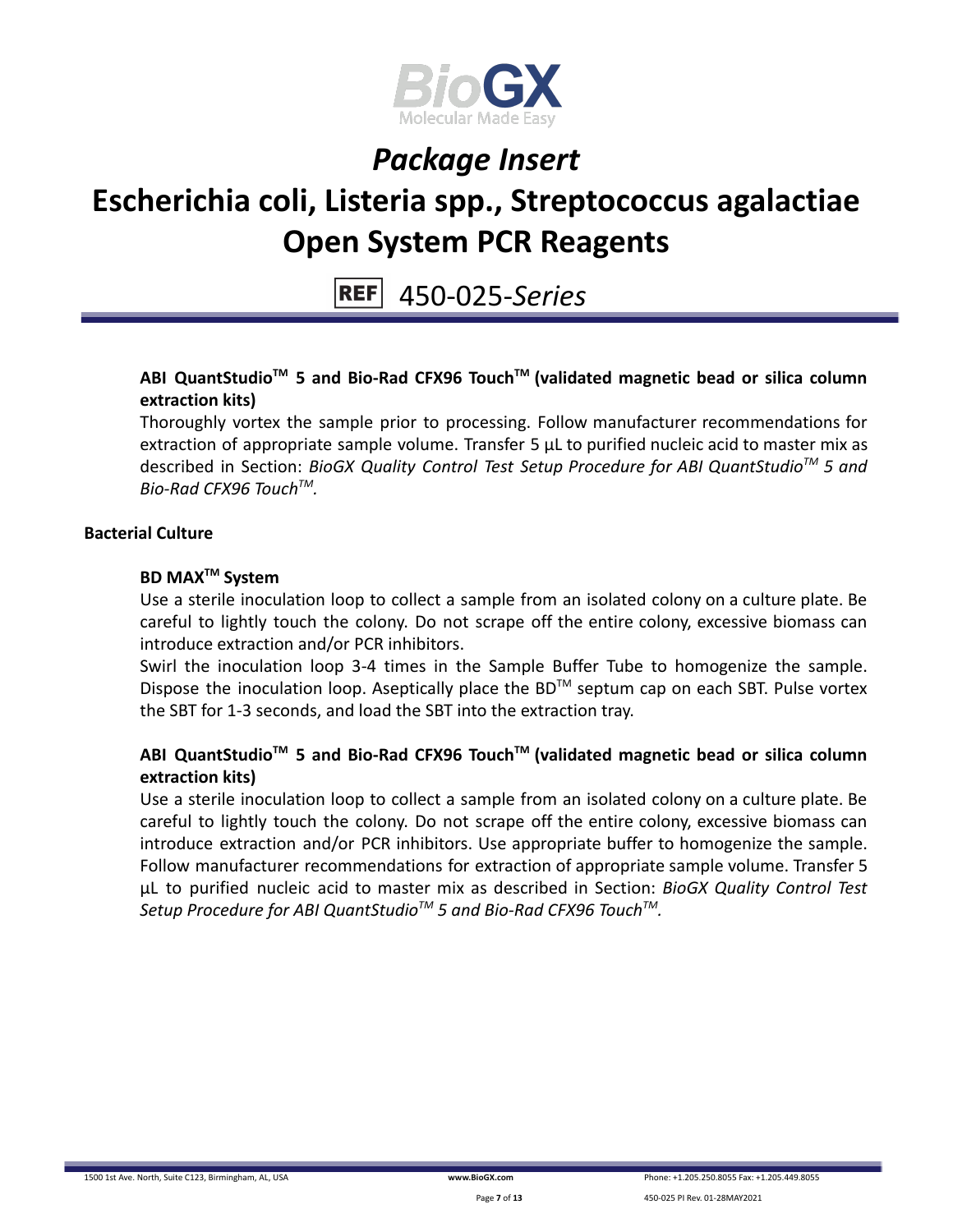

# **Escherichia coli, Listeria spp., Streptococcus agalactiae Open System PCR Reagents**

450-025-*Series*

### **BioGX QUALITY CONTROL TEST SETUP PROCEDURE**

### **BD MAXTM System Quality Control Test Setup**

### **Loading a Sample Buffer Tube (SBT)**

- 1. Add the appropriate sample volume to each SBT.
- 2. Aseptically place  $BD^{TM}$  septum cap on each SBT.
- 3. Vortex the SBT for 1-3 seconds.
- 4. Load the SBT into the extraction tray.

### **WEAR NITRILE GLOVES WHEN HANDLING LYOPHILIZED REAGENTS TO REDUCE THE GENERATION OF STATIC CHARGES. DO NOT USE LATEX GLOVES.**

### **Assembly of BD MAX Extraction Strips and BioGX Reagents**

- 1. Choose the appropriate BD MAX<sup>TM</sup> extraction kit (see above). DO NOT use BD MAX<sup>TM</sup> master mix or the blank 0.3 mL conical tubes that come with the extraction kit.
- 2. Load the selected extraction cartridges into the extraction tray, 1 per sample to be tested.
- 3. Snap one BD MAX<sup>™</sup> ExK<sup>™</sup> DNA Extraction tube into snap-in position 1 (Snap-1) of each extraction strip (**Figure 1**).
- 4. Snap one BioGX Sample-Ready™ lyophilized reagent tube into position 2 (Snap-2) of each extraction strip. Check to make sure the lyophilized cake is at the bottom of the tube prior to inserting into the strip. The funnel-shaped cake may be in any orientation  $(v, >, ' , <)$ .
- 5. Snap one BioGX Rehydration Buffer tube into position 3 (Snap-3) of each extraction strip. Check to make sure the buffer is at the bottom of the tube prior to inserting into the strip. Position 4 (Snap-4) will remain empty.
- 6. Lift the tray and briefly examine the bottom of each strip to ensure all reagents are at the bottom of each tube and bubbles are not present in Extraction buffer reservoirs.
- 7. Proceed with worklist generation and sample loading per BD MAX $^{TM}$  operating instructions. Select the appropriate User Defined Protocol (UDP). Load the extraction tray and, if necessary, a new PCR card into the instrument, close the door, and click "Start Run."
- 8. Analyze the results by opening the completed run file in the "Results" tab.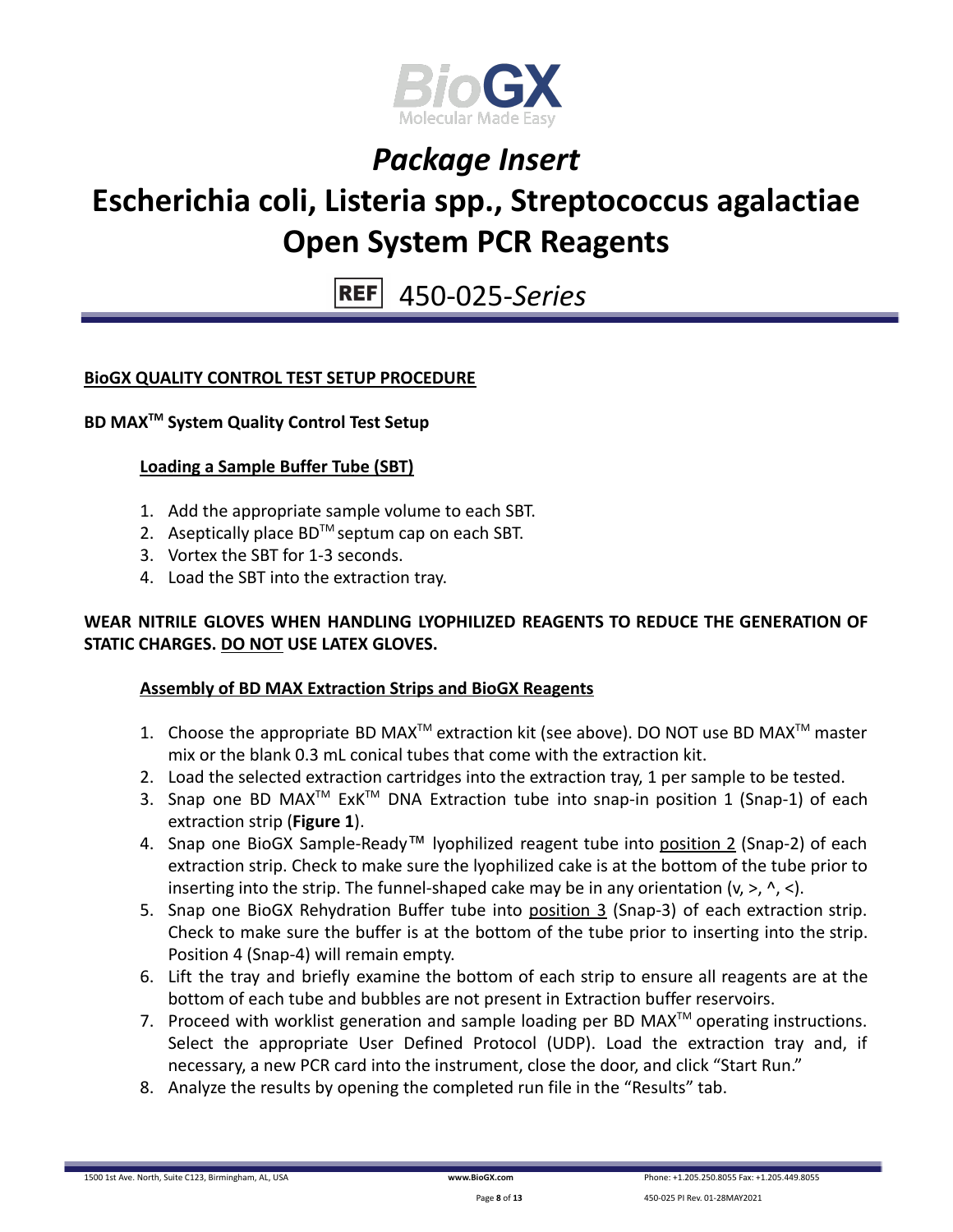

## **Escherichia coli, Listeria spp., Streptococcus agalactiae Open System PCR Reagents**

450-025-*Series*

### BD MAX ExK™ 4-Snap Unitized Reagent Strip

#### **Single Master Mix Type 4 Setup**



**Figure 1.** Diagram of BD MAX**TM** ExK**TM** 4-snap Unitized Reagent Strips.

### **Important Note**

Always first insert all Snap-1 tubes, then all Snap-2 tubes, then all Snap-3 tubes. The Snap 4 position will remain empty unless the user has set up the reagent to run in dual master mix mode. Approximately 25 µL of extracted nucleic acid remains in the position 3 tube after extraction. This may be removed and saved for further analyses after the run has been completed.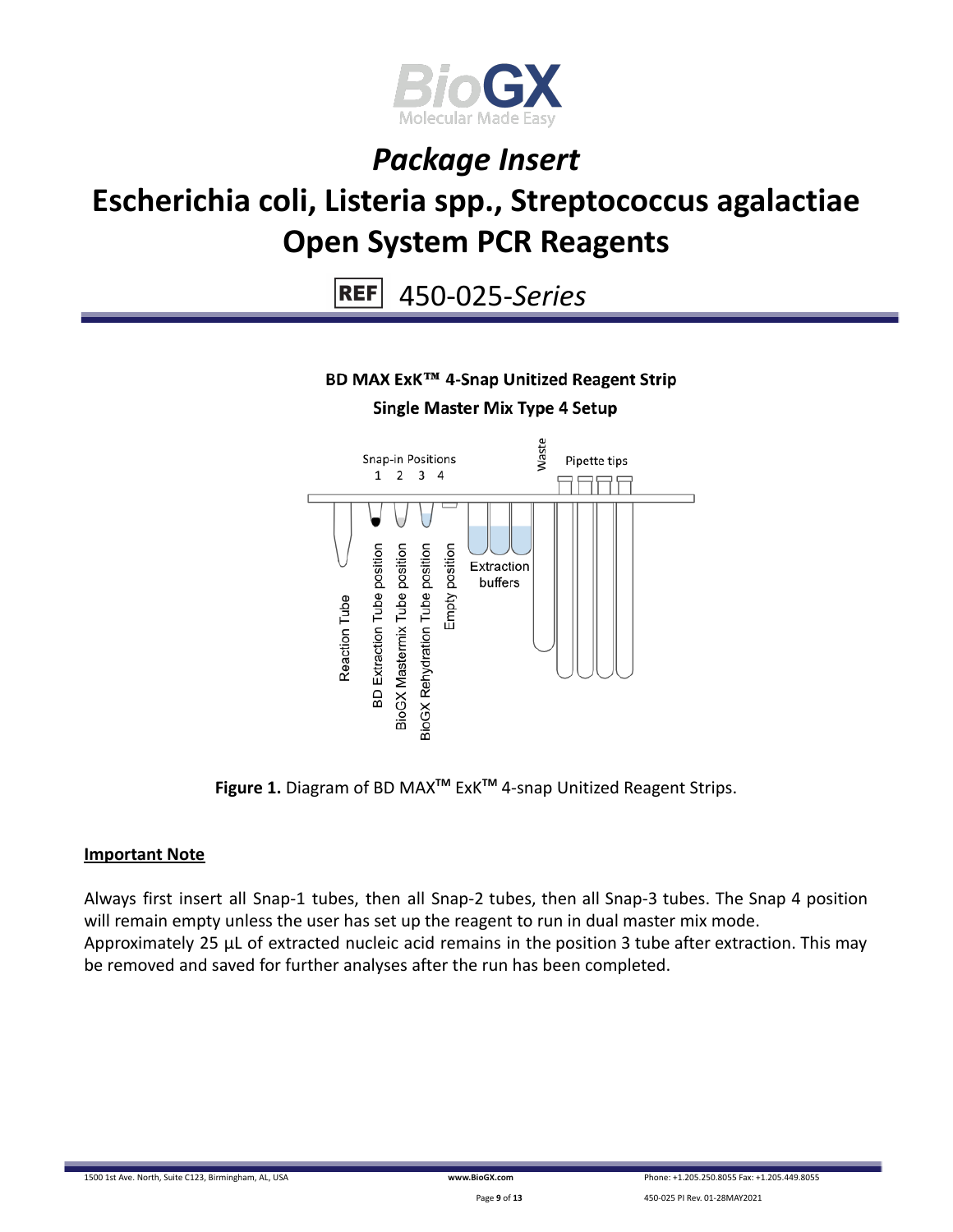

## **Escherichia coli, Listeria spp., Streptococcus agalactiae Open System PCR Reagents**

450-025-*Series*

### **ABI QuantStudioTM 5 and Bio-Rad CFX96 TouchTM Quality Control Test Setup**

### **WEAR NITRILE GLOVES WHEN HANDLING LYOPHILIZED REAGENTS TO REDUCE THE GENERATION OF STATIC CHARGES. DO NOT USE LATEX GLOVES.**

### **Assembly of BioGX Reagents**

1. Prepare the appropriate number of 8-tube PCR strips or 96-well PCR plates.

2. Transfer 40 μL of molecular grade water to one vial of lyophilized BioGX reagents. The rehydrated master mix is more than sufficient for 4 samples to be tested.

Note: 8-tube strips containing reagents ARE NOT compatible with ABI QuantStudio<sup>™</sup> 5 and Bio-Rad CFX96 Touch<sup>™</sup> instruments. Rehydrated master mix must be transferred to 8-tube PCR strips or 96-well PCR plates compatible with appropriate instruments.

3. Mix by gently pipetting up and down. (IMPORTANT: Keep rehydrated master mix in a cold block or on ice if setup cannot not be completed within 20 minutes. If the rehydrated master mix cannot be used immediately, it can be capped and stored up to 24 hours at 2-8°C, protected from light).

- 4. Transfer 10 μL of rehydrated master mix to the bottom of 4 empty wells.
- 5. To each well containing 10 μL of rehydrated master mix, add 5 μL of extracted sample.
- 6. Affix the appropriate optical caps or optical plate seals.
- 7. Pulse spin the sealed PCR plate or tube to mix and bring liquid to the bottom.

8. Load 8-tube PCR strips or 96-well PCR plates into the real-time PCR platform and start the run. Avoid unnecessary delay once tubes/plates are loaded into the real-time PCR instrument.

### **ASSAY PERFORMANCE**

All BioGX Research Use Only products are designed to detect 20 copies or less of the target nucleic acid per reaction.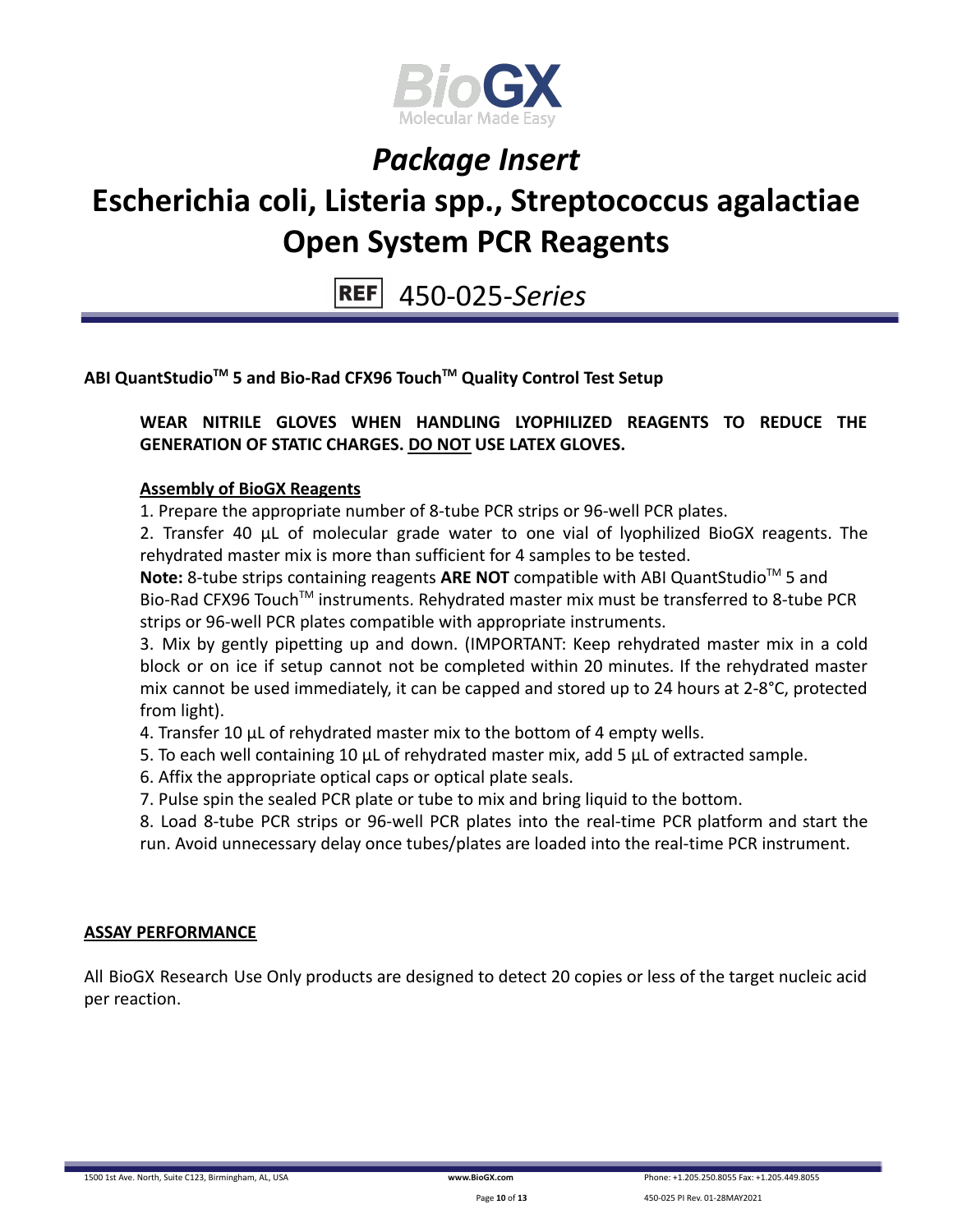

## **Escherichia coli, Listeria spp., Streptococcus agalactiae Open System PCR Reagents**

450-025-*Series*

### **INTERPRETATION OF RESULTS**

#### **Table 2.** Multiplex PCR Results Interpretation for 450-025-*Series*.

| <b>Streptococcus</b><br>agalactiae | Listeria spp | Escherichia<br>coli | <b>IAC or SPC</b> | Interpretation                                                               |
|------------------------------------|--------------|---------------------|-------------------|------------------------------------------------------------------------------|
|                                    |              |                     | $+/-$             | Streptococcus agalactiae POSITIVE                                            |
|                                    | ÷            |                     | $+/-$             | Listeria spp. POSITIVE                                                       |
|                                    |              |                     | $+/-$             | Escherichia coli POSITIVE                                                    |
|                                    |              |                     | $\ddot{}$         | Streptococcus agalactiae, Listeria spp., Escherichia coli<br><b>NEGATIVE</b> |
|                                    |              |                     |                   | Unresolved*                                                                  |

\*Failed PCR due to inhibition, reagent failure or incorrect assembly of PCR reaction.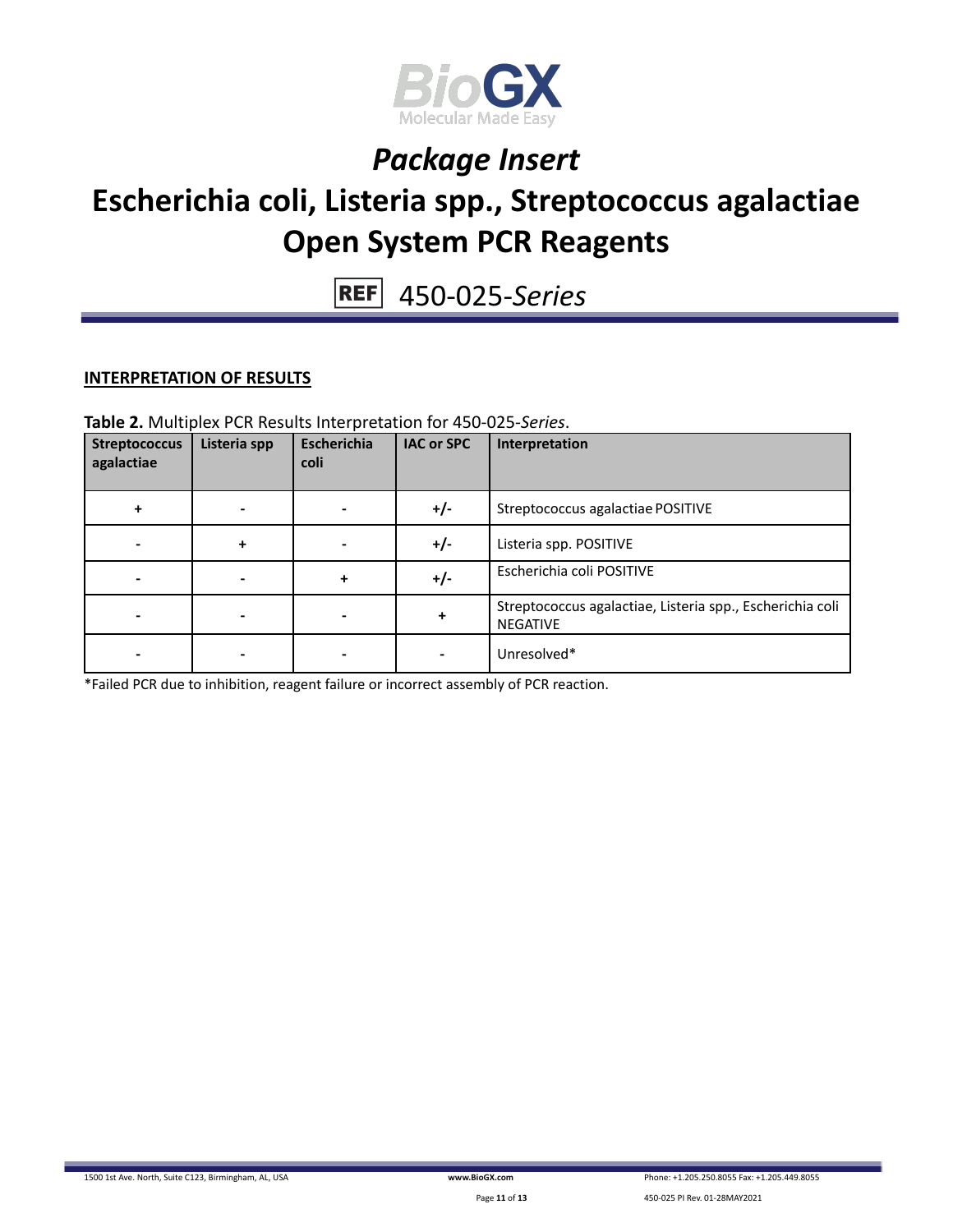

## **Escherichia coli, Listeria spp., Streptococcus agalactiae Open System PCR Reagents**

450-025-*Series*

#### **REFERENCES**

- 1. Noble, Rachel T., et al. "Comparison of rapid quantitative PCR-based and conventional culture-based methods for enumeration of Enterococcus spp. and Escherichia coli in recreational waters." *Applied and Environmental Microbiology* 76.22 (2010): 7437-7443.
- 2. Rodríguez-Lázaro, David, Marta Hernández, and Maria Pla. "Simultaneous quantitative detection of Listeria spp. and Listeria monocytogenes using a duplex real-time PCR-based assay." *FEMS Microbiology Letters* 233.2 (2004): 257-267.
- 3. Carrillo-Ávila, J. A., et al. "Comparison of qPCR and culture methods for group B Streptococcus colonization detection in pregnant women: evaluation of a new qPCR assay." *BMC infectious diseases* 18.1 (2018): 305.
- 4. Clinical and Laboratory Standards Institute. Protection of laboratory workers from occupationally acquired infections; Approved Guideline. Document M29 (Refer to the latest edition).
- 5. Centers for Disease Control and Prevention and National Institutes of Health. Biosafety in Microbiological and Biomedical Laboratories. Choosewood L.C. and Wilson D.E. (eds) (2009). HHS Publication No. (CDC) 21-1112.
- 6. BD MAX<sup>™</sup> System User's Manual (refer to the latest revision) BD Life Sciences, Sparks, Maryland 21152 USA.
- 7. QuantStudioTM Design and Analysis software User Guide, ThermoFisher Scientific, Waltham, Massachusetts, USA (Refer to the latest version).
- 8. CFX96 Touch, CFX96 Touch Deep Well, CFX Connect, and CFX384 Touch Systems Instruction Manual (refer to the latest version), Bio-Rad Laboratories, Inc., Hercules, California, USA (Refer to the latest version).

#### **Please call BioGX or email info@biogx.com with any questions you may have regarding this product.**

| Rev. # | <b>Effective Date</b><br>___<br>_ _ _ _ | Summary of Changes<br>. |
|--------|-----------------------------------------|-------------------------|
| 01     | 28 MAY 2021<br>____                     | Initia'<br>Release.     |